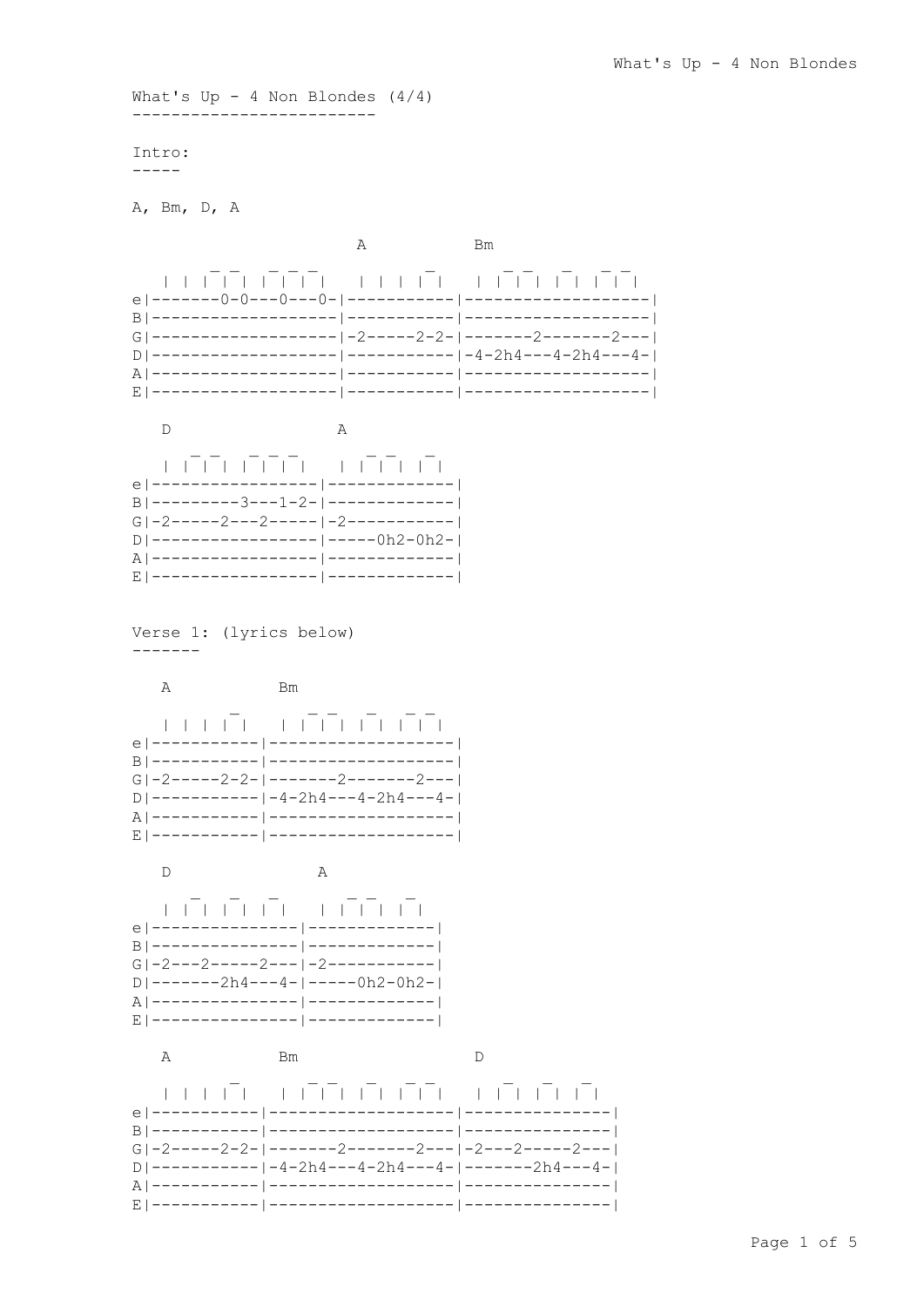A  $\_$   $\_$ | | | | | | | | | | e|-------------|---------| B|-------------|---------| G|-2-----------|-2-------| D|-----0h2-0h2-|-2-------| A|-------------|-0-------| E|-------------|---------| to Pre-Chorus Lyrics and Chords: ----------------- Verse 1: ------- A Twenty-five years and my life is still Bm Trying to get up that great big hill D A Of hope for a destination A I realized quickly when I knew I should Bm That the world was made up of this brotherhood D A Of man, for whatever that means Pre-Chorus: ---------- **A** And so I cry sometimes when I'm lying in bed Bm Just to get it all out, what's in my head D A and I - I am feeling a little peculiar A And so I wake in the morning and I step outside Bm and I take a deep breath and I get real high and D A I scream at the top of my lungs "What's going on?" Chorus: ------ A Bm And I said "Heyeyeyeyey Heyeyey" D A I said "Hey, what's going on?" A Bm And I said "Heyeyeyeyey Heyeyey" D A I said "Hey, what's going on?"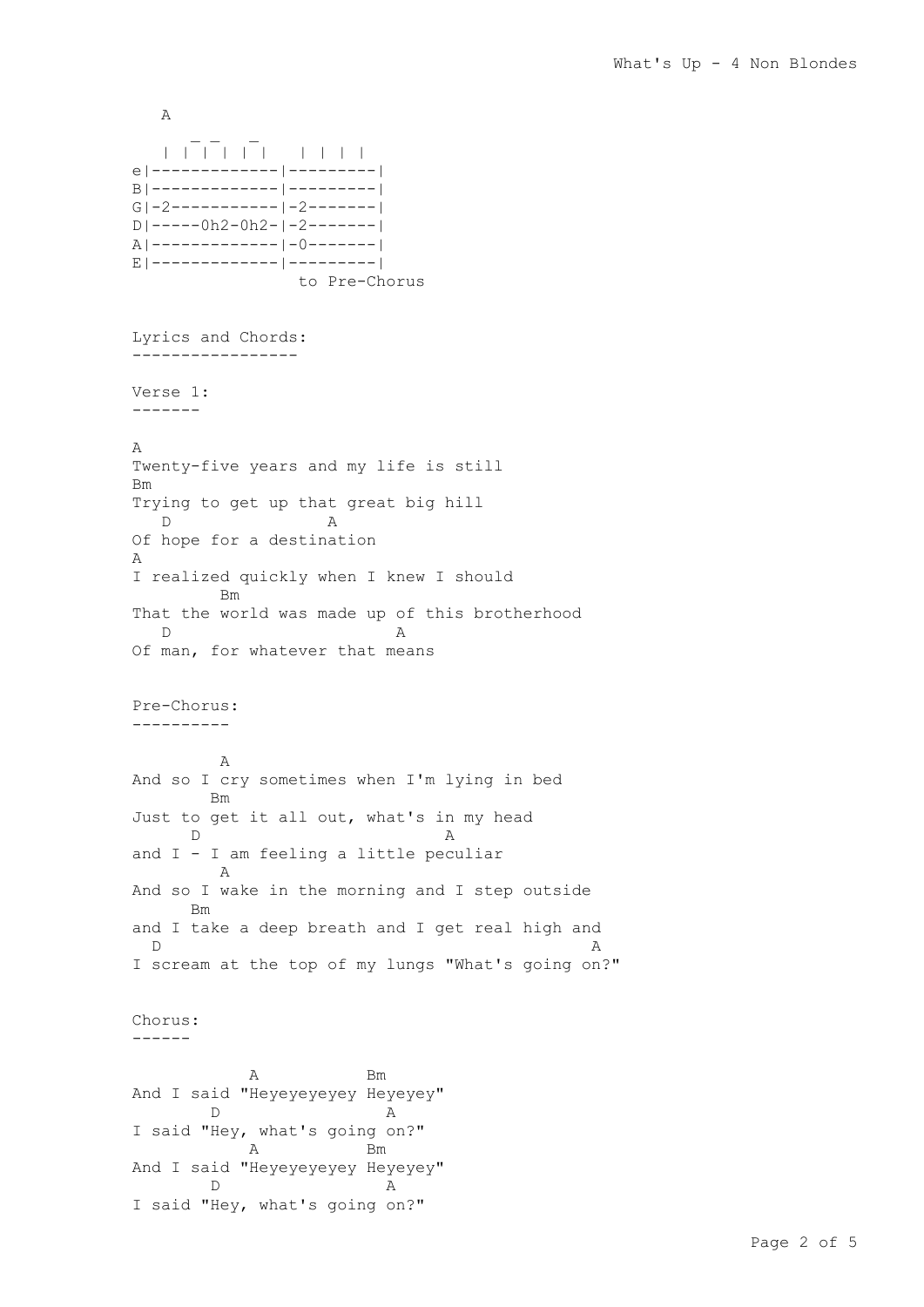## Interlude:

\_\_\_\_\_\_\_\_\_

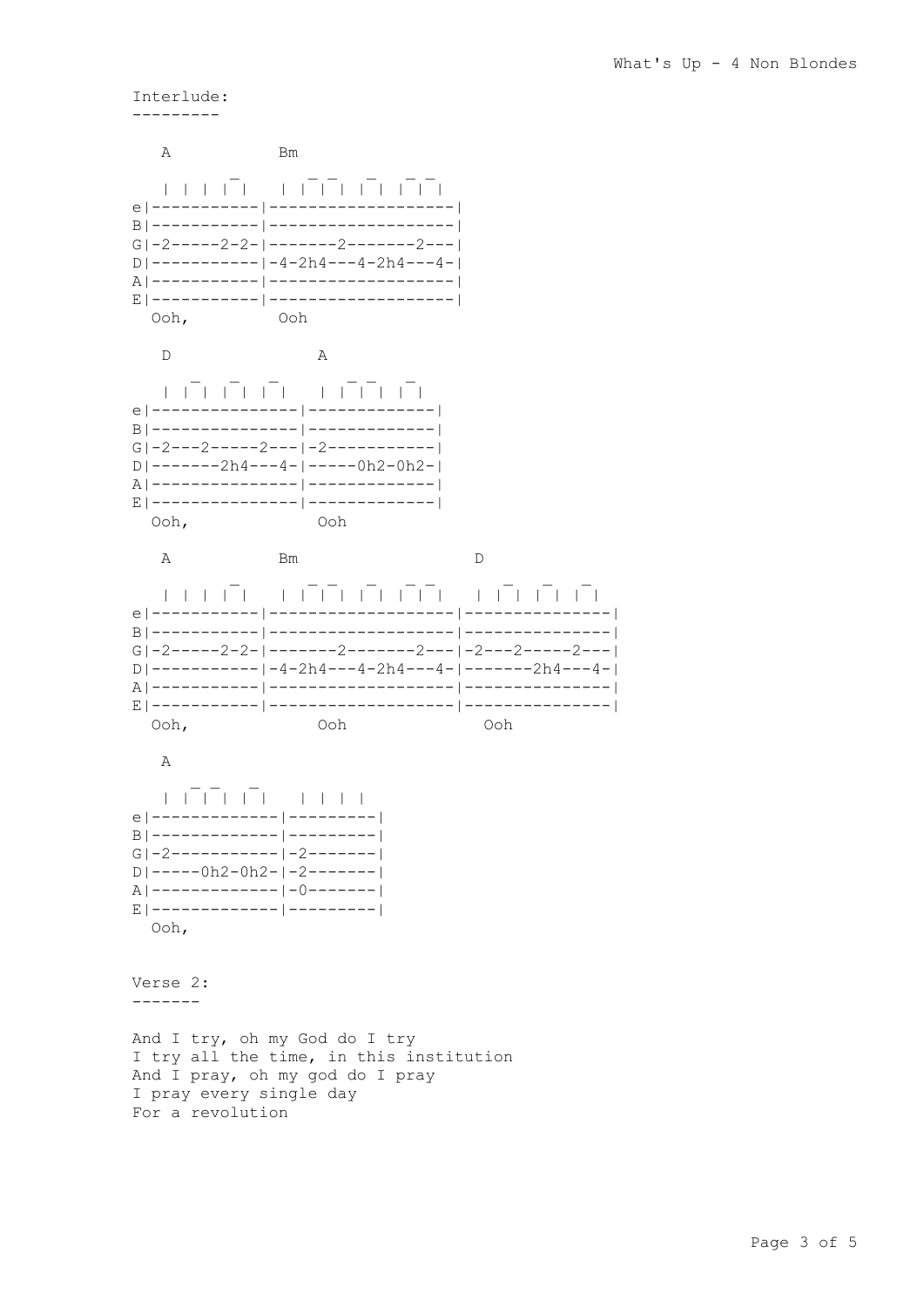Pre-Chorus: ----------

And so I cry sometimes when I'm lying in bed Just to get it all out, what's in my head and I - I am feeling a little peculiar And so I wake in the morning and I step outside and I take a deep breath and I get real high and I scream at the top of my lungs "What's going on?"

## Chorus:

------

And I said "Heyeyeyeyey Heyeyey" I said "Hey, what's going on?" And I said "Heyeyeyeyey Heyeyey" I said "Hey, what's going on?"

Chorus: ------

And I said "Heyeyeyeyey Heyeyey" I said "Hey, what's going on?" And I said "Heyeyeyeyey Heyeyey" I said "Hey, what's going on?"

Interlude: